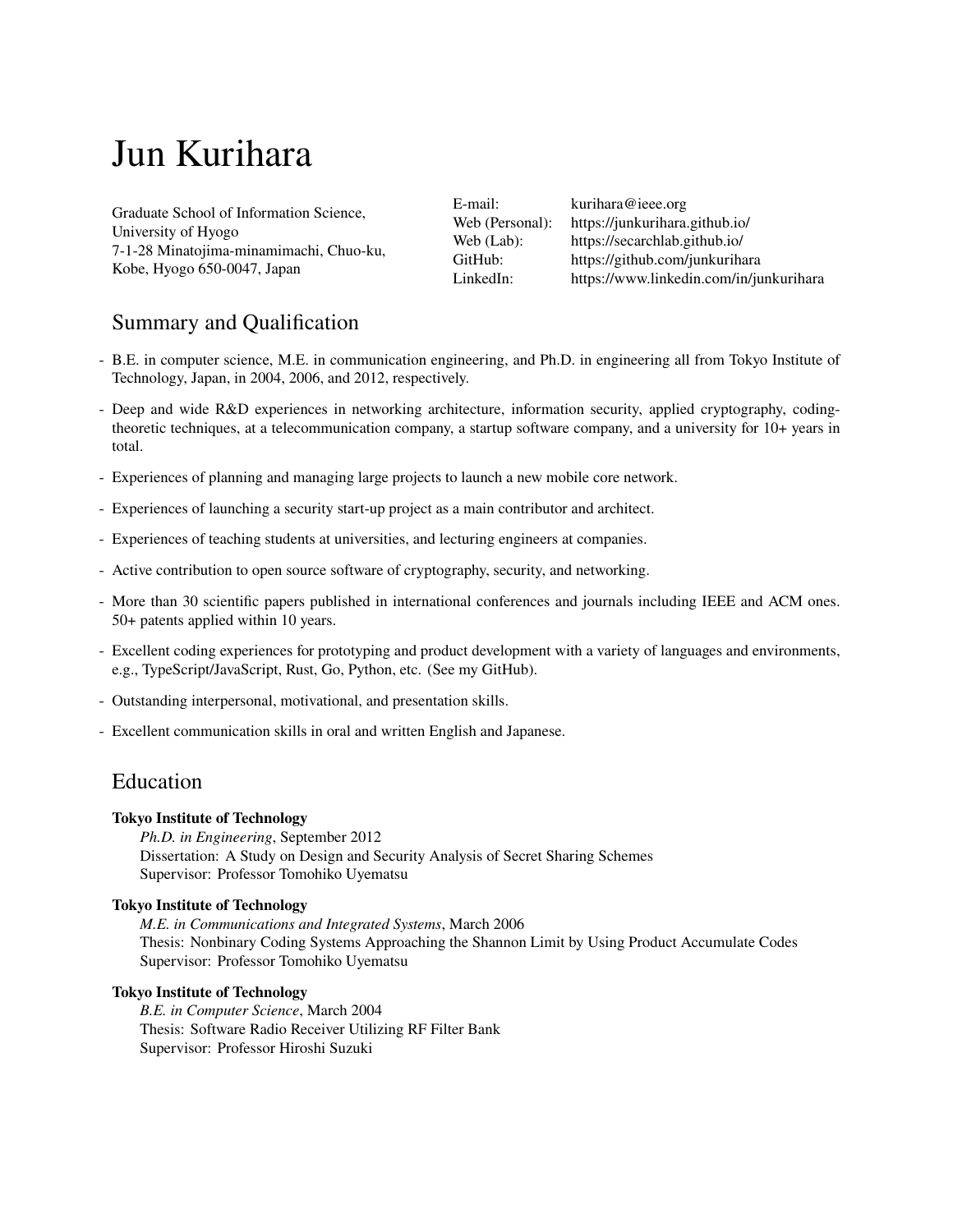# Work Experience

#### **Associate Professor**

### *Graduate School of Applied Informatics, University of Hyogo, Japan*

2020 Jan.–Present

His responsibility includes researching the wide range of security and dependability in networking and computing. Currently he is mainly working on the following research and development projects.

Security, privacy and anonymity in Domain Name Systgem (DNS)

He developed and leads an experimental software project of anonymized DNS protocols called *Mutualized oblivious DNS* ( $\mu$ ODNS) by fully leveraging his networking and cryptography R&D background. Extending IETF draft technologies, implementing its proof-of-concept software as open-source software, and operating developed DNS servers on the Internet. (See GitHub repos for codes)

#### Private information retrieval

He researches and develops coding-theoretic protocols of *private information retrieval* to hide the requester's interests from the server's observation and preserve the privacy of the requester. He especially focuses on the dependability of the protocol against the active attacks, i.e., destruction of the information.

He also lectures mathematics, security, and networking to university students and engineers. In particular, he has classes of lectures in "Information Security" for the basics of cryptography, "Network Security" for security protocols in networks, and "Security Engineering"[1](#page-1-0) for the standardization technologies used on the Internet, e.g., IETF RFC.

#### **Principal Researcher, Software Engineer**

*Zettant Inc., Japan*

2018 Jan.–Present

He mainly works on research and development projects related to cryptographic primitive libraries, blockchain architecture, security, and access control systems. In particular, he launched the project of a security platform, called *SecurityHub*, enabling the easy-to-use and secure usage of crypto keys. In the project, he presented the initial concept of SecurityHub, designed its initial and detailed architectures, and has already submitted some patents. Currently, he is leading its development to release the platform as a service shortly. He is also committing an open-source software project called *jscu* that is a TypeScript cryptographic library providing unified APIs for browsers and Node.js.

#### **Visiting/Cooperate Scholar**

*Advanced Telecommunication Research Institute International (ATR), Japan*

2019 Jun.–2019 Dec. (Cooperate Researcher), and 2020 May–Present (Visiting Scholar).

He works on research and development projects related to security in networking architectures including ICN as a researcher.

#### **Strategic Planner, Engineer**

*KDDI Corp., Japan*

2016 Oct.–2017 Dec.

His responsibility mainly included the followings related to the mobile core network architecture:

- Planning the mobile core network architecture and its road-map for the future (e.g., LPWA, 5G, etc.) mobile services.

- Designing the mobile core network structure (e.g, 4G Evolved Packet Core) and its platform structure (e.g., charging system, networking functions behind the PGW, etc.) for the various business demands.

- Planning (negotiating) the strategic collaboration with global network operators and hardware/software manufactures in the various technological area (e.g., LPWA, 5G networking use cases, etc.).

<span id="page-1-0"></span><sup>1</sup>The slide deck of Security Engineering is fully available on GitHub [https://github.com/junkurihara/lecture-security\\_](https://github.com/junkurihara/lecture-security_engineering) [engineering](https://github.com/junkurihara/lecture-security_engineering).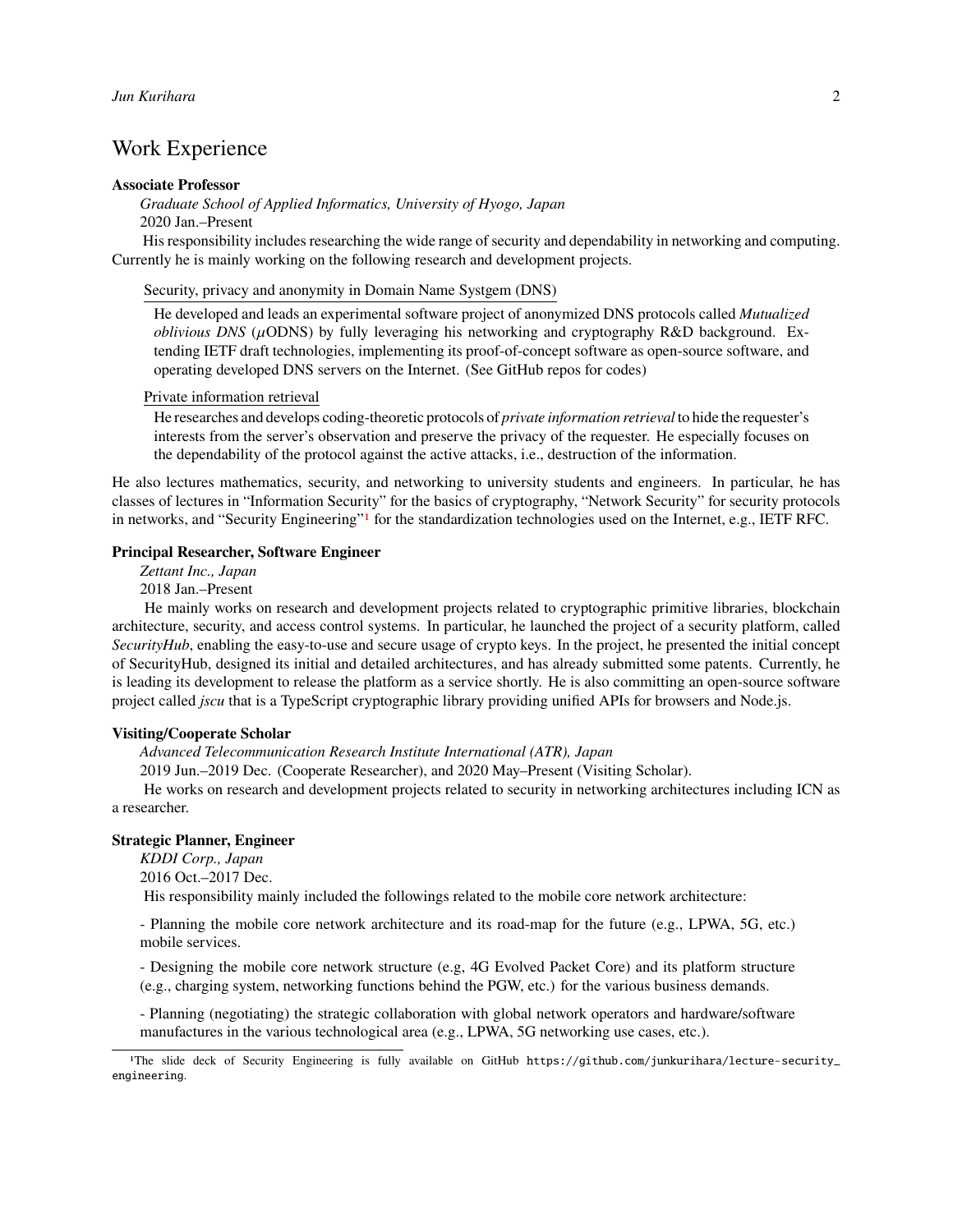#### **Researcher, Research Engineer**

*KDDI R&D Labs., Inc., Japan* 2006 Apr.–2016 Sep. He mainly worked on the following research projects for the security and networking architecture.

#### Research project on information centric networking (ICN) architecture and its security, 2013–2016

Started this project in order to design and lead the clean-slate ICN architecture in KDDI core network. First created a new access control framework during the one-year stay in Palo Alto Research Center (PARC), CA, USA as a visiting researcher. Next, struggled with the reduction of router's workload and created a new technology to realize a dramatically-lightweight processing using a grouping method of request messages. Thirdly, as a member of ICN2020 project, launched a new sub-project on a novel ICN-specific method for censorship circumvention, which maximize the benefit of ICN like in-network caching.

Research project on secure and reliable network coding/distributed storage, 2011–2015

Launched this project in order to realize efficient and reliable communication in the network of the future. First proposed an explicit construction of universal strongly secure network coding scheme using maximum rank distance codes, which had been remained an open question. Next, pioneered the theory of new code parameters generalizing the rank distance, and revealed that these parameters precisely characterize the security and error-correction capability of universal secure network coding scheme.

Research project on secret sharing schemes and linear error-correcting codes, 2010–2014

Launched this project in order to design secret sharing schemes suitable for cryptographic applications. Revealed that the security performance of secret sharing schemes based on linear codes is precisely expressed in terms of parameters of the codes, which are called relative dimension/length profile and relative generalized Hamming weight. Further, demonstrated that security analysis in existing researches by the minimum Hamming weight are loose and not precise.

Development of authentication method for broadcasting stream, 2007–2009

Proposed a new authentication method for TV broadcasting stream, which is suitable for resource constraint environments. Developed mobile terminals with the method, and demonstrated its efficiency and effectiveness. The mobile terminals which the scheme have been used at the demonstration in the 34th G8 summit took place in Toyako, Hokkaido, Japan.

Design of secret sharing schemes and their applications, 2006–2012

Pioneered this area of high-speed secret sharing schemes. Proposed a novel construction of a secret sharing scheme realizing extremely rapid computations, which uses only exclusive-or operations to encode and decode the secret data. Currently, this novel scheme is used in several commercial services of KDDI and other companies as a core technology, e.g., a secure distributed file system, a backup service using multiple cloud storage services, etc. The core library for the scheme itself is released as a product called "SProDa (secure protection of data)" from KDDI R&D Labs., Inc. (See [http://www.kddilabs.jp/english/products/sproda.html.](http://www.kddilabs.jp/english/products/sproda.html))

#### **Visiting Researcher for DNS Privacy and its Related Topics**

*CyLab, Carnegie Mellon University, PA, USA* 2022 Jan.(Virtually)/2022 Mar.(In-Person)–Present(2022 Jun.).

#### **Visiting Researcher for ICN Security and Privacy**

*Palo Alto Research Center, CA, USA* 2013 Sep.–2014 Sep.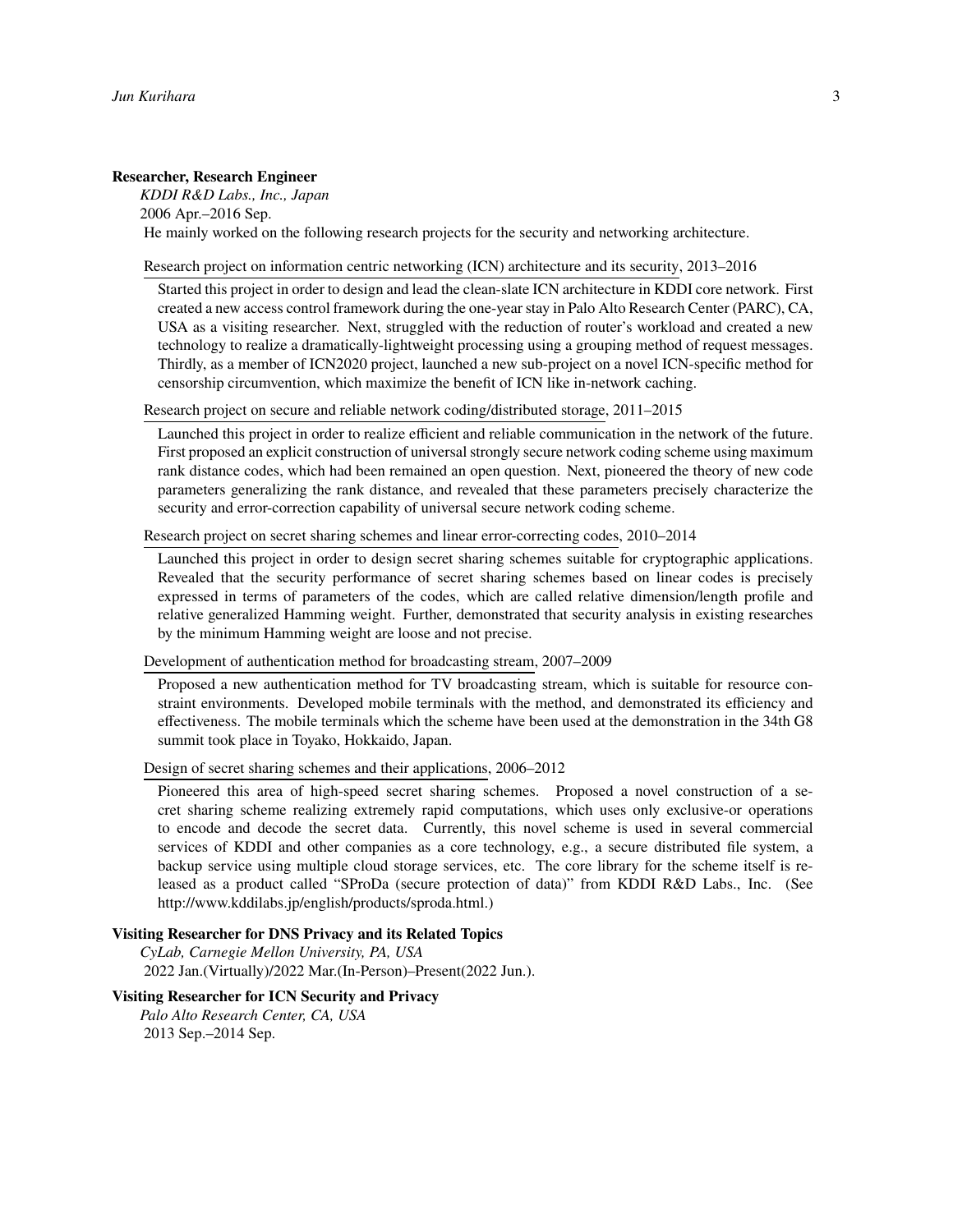# Appendix: List of Publications, Grants and Other Qualifications

## Publications

#### *Peer-Reviewed Journal Articles and Letters*

- 1. J. Kurihara, T. Nakamura and R. Watanabe, "Private information retrieval from coded storage in the presence of omniscient and limited-knowledge Byzantine adversaries", *IEICE Transactions on Fundamentals of Electronics, Communications and Computer Sciences*, vol. E104-A, no. 9, pp. 1271–1283, Sep. 2021.
- 2. Y. Koike, T. Hayashi, J. Kurihara and T. Isobe, "Virtual Vault: A practical leakage resilient scheme using spacehard ciphers," *IEICE Transactions on Fundamentals of Electronics, Communications and Computer Sciences*, vol. E104-A, no. 1, pp. 182–189, Jan. 2021.
- 3. J. Kurihara, and T. Nakamura, "On the resistance to Byzantine and unresponsive servers in code-based PIR schemes," *IEICE Communications Express*, vol. 9, no. 7, pp. 342–347, Jul. 2020.
- 4. K. Ueda, K. Yokota, J. Kurihara, A. Tagami, "Two-level named packet forwarding for enhancing the performance of virtualized ICN router," *IEICE Transactions on Communications*, vol. E102-B, no. 2, pp. 1813–1821, Sep. 2019.
- 5. J. Kurihara, K. Yokota, and A. Tagami, "List interest: Simply packing interests dramatically reduces router workload in content-centric networking," *IEICE Transactions on Communications*, vol. E99-B, no. 12, pp. 2520– 2531, Dec. 2016.
- 6. J. Kurihara, R. Matsumoto, and T. Uyematsu, "Relative generalized rank weight of linear codes and its applications to network coding" *IEEE Transactions on Information Theory*, vol. 61, no. 7, pp. 3912–3936, Jul. 2015.
- 7. J. Kurihara, and Y. Miyake, "Securing distributed storage systems based on arbitrary regenerating codes," *IEICE Communications Express*, vol. 2, no. 10, pp.442–446, Oct. 2013.
- 8. J. Kurihara, T. Uyematsu, and R. Matsumoto, "Secret sharing schemes based on linear codes can be precisely characterized by the relative generalized Hamming weight," *IEICE Transactions on Fundamentals of Electronics, Communications and Computer Sciences*, vol. E95-A, no. 11, pp. 2067–2075, Nov. 2012.
- 9. Y. Nakano, J. Kurihara, S. Kiyomoto, and T. Tanaka, "Stream cipher-based hash function and its security," *Revised Selected Papers in the 7th International Joint Conference e-Business and Telecommunications, ICETE 2010, Athens, Greece, July 26–28, 2010*, ser. Communications in Computer and Information Science, vol. 222, Heidelberg, Germany: Springer-Verlag, pp. 188–202, 2012.
- 10. J. Kurihara, and T. Uyematsu, "A novel realization of threshold schemes over binary field extensions," *IEICE Transactions on Fundamentals of Electronics, Communications and Computer Sciences*, vol. E94-A, no. 6, pp. 1375–1380, Jun. 2011.
- 11. J. Kurihara, S. Kiyomoto, R. Watanabe, and T. Tanaka, "A stream authentication method for one-seg broadcasting," *Journal of the Institute of Image Information and Television Engineers*, vol. 64, no. 12, pp. 1921–1932, Dec. 2010. (in Japanese)
- 12. J. Kurihara, S. Kiyomoto, K. Fukushima, and T. Tanaka, "A fast  $(k, L, n)$ -threshold ramp secret sharing scheme," *IEICE Transactions on Fundamentals of Electronics, Communications and Computer Sciences*, vol. E92-A, no. 8, pp. 1808–1821, Aug. 2009.
- 13. J. Kurihara, S. Kiyomoto, K. Fukushima, and T. Tanaka, "On a fast  $(k, n)$ -threshold secret sharing scheme," *IEICE Transactions on Fundamentals of Electronics, Communications and Computer Sciences*, vol. E91-A, no. 9, pp. 2365–2378, Sep. 2008.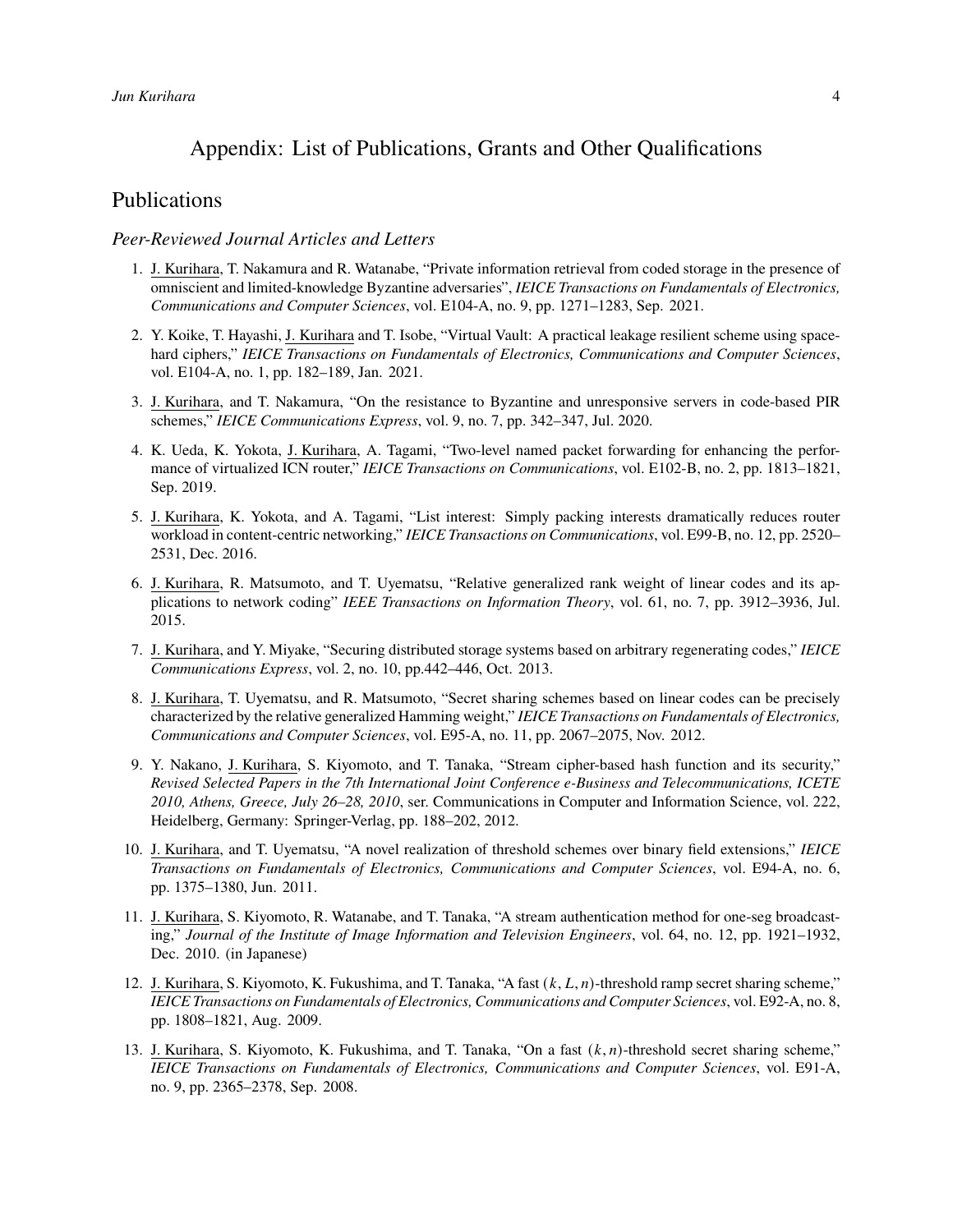- 14. J. Kurihara, S. Kiyomoto, K. Fukushima, and T. Tanaka, "A fast  $(3, n)$ -threshold secret sharing scheme using exclusive-or operations," *IEICE Transactions on Fundamentals of Electronics, Communications and Computer Sciences*, vol. E91-A, no. 1, pp. 127–138, Jan. 2008.
- 15. A. Deininger, S Kiyomoto, J. Kurihara, and T. Tanaka, "Security vulnerabilities and solutions in mobile WiMAX," *IJCSNS International Journal of Computer Science and Network Security*, vol. 7, no. 11, pp. 7–15, Nov. 2007.

#### *Peer-Reviewed Conference Proceedings*

- 1. R. Watanabe, A. Kubota, and J. Kurihara, "Resource Authorization Methods for Edge Computing," to Appear in *Proceedings of the 36-th International Conference on Advanced Information Networking and Applications (AINA 2022)*, Sydney, Australia (Virtual), Apr. 13-15, 2022.
- 2. K. Suksomboon, A. Tagami, A. Basu, and J. Kurihara, "In-device proxy re-encryption service for informationcentric networking access control," in *Proceedings of the 43rd IEEE Conference on Local Computer Networks (LCN 2018)*, Chicago, IL, USA, Oct. 1–4, 2018, pp. 303–306.
- 3. K. Suksomboon, A. Tagami, A. Basu, and J. Kurihara, "IPRES: In-device proxy re-encryption service for secure ICN," in *Proceedings of the 4th ACM Conference on Information-Centric Networking (ICN 2017)*, Berlin, Germany, Sep. 26–28, 2017, pp. 176–177.
- 4. K. Ueda, K. Yokota, J. Kurihara, and A. Tagami, "Towards the NFVI-assisted ICN: Integrating ICN forwarding into the virtualization infrastructure," in *Proceedings of the 2016 IEEE Global Communications Conference (GLOBECOM 2016)*, Washington, DC, USA, Dec. 4–8, 2016.
- 5. J. Kurihara, K. Yokota, and A. Tagami, "A consumer-driven access control approach to censorship circumvention in content-centric networking," in *Proceedings of the 3rd ACM Conference on Information-Centric Networking (ICN 2016)*, Kyoto, Japan, Sep. 26–28, 2016, pp. 186–194.
- 6. K. Yokota, K. Sugiyama, J. Kurihara, and A. Tagami, "RTT-based caching policies to improve user-centric performance in CCN," in *Proceedings of the 2016 IEEE 30th International Conference on Advanced Information Networking and Applications (AINA 2016)*, Crans-Montana, Switzerland, Mar. 23–25, 2016, pp. 124–131.
- 7. J. Kurihara, K. Yokota, K. Ueda, and A. Tagami, "List interest: Packing interests for reduction of router workload in CCN 1.0," in *Proceedings of IEEE MASS 2015 Workshop on Content-Centric Networking (CCN 2015)*, Dallas, TX, USA, Oct. 19–22, 2015, pp. 500–505.
- 8. K. Ueda, K. Yokota, J. Kurihara, and A. Tagami, "A performance analysis of end-to-end fragmentation in content-centric networking," in *Proceedings of IEEE MASS 2015 Workshop on Content-Centric Networking (CCN 2015)*, Dallas, TX, USA, Oct. 19–22, 2015, pp. 531–536.
- 9. J. Kurihara, E. Uzun, and C. A. Wood, "An encryption-based access control framework for content-centric networking," in *Proceedings of IFIP Networking Conference 2015*, Toulouse, France, May 20–22, 2015, pp. 1–9.
- 10. J. Kurihara, T. Uyematsu, and R. Matsumoto, "New parameters of linear codes expressing security performance of universal secure network coding," in *Proceedings of the 50th Annual Allerton Conference on Communication, Control, and Computing (Allerton 2012)*, Monticello, IL, USA, Oct. 1–5, 2012.
- 11. J. Kurihara, T. Uyematsu, and R. Matsumoto, "Explicit construction of universal strongly secure network coding via MRD codes," in *Proceedings of 2012 IEEE International Conference on Information Theory (ISIT 2012)*, Cambridge, MA, USA, Jul. 1–6, 2012, pp. 1483–1487.
- 12. J. Kurihara, and T. Uyematsu, "Strongly-secure secret sharing based on linear codes can be characterized by generalized Hamming weight," in *Proceedings of the 49th Annual Allerton Conference on Communication, Control, and Computing (Allerton 2011)*, Monticello, IL, USA, Sep. 28–30, 2011, pp. 951–957.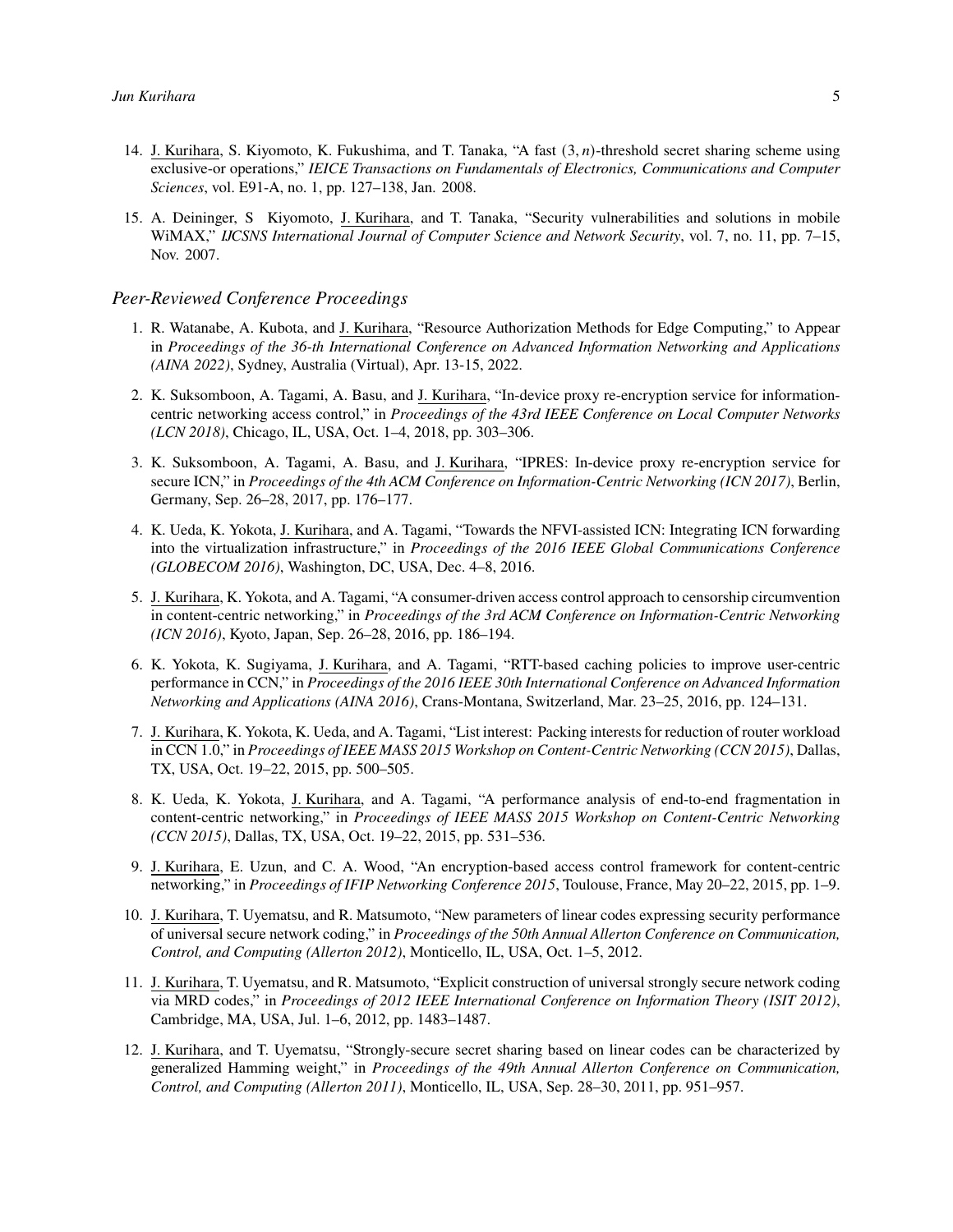- 13. J. Kurihara, and T. Uyematsu, "Vulnerability of MRD-code-based universal secure error-correcting network codes under time-varying jamming links," in *Proceedings of the Fourth International Conference on Communication Theory, Reliability, and Quality of Service (CTRQ 2011)*, Budapest, Hungary, Apr. 17–22, 2011, pp. 35–39.
- 14. Y. Nakano, J. Kurihara, S. Kiyomoto, and T. Tanaka, "On a construction of stream-cipher-based hash functions," in *Proceedings of SECRYPT 2010*, Athens, Greece, Jul. 26–28, 2010, pp. 334–343.
- 15. C. Cid, S. Kiyomoto, and J. Kurihara, "The Rakaposhi stream cipher," in *Information and Communications Security, 11th International Conference, ICICS 2009, Beijing, China, December 14–17, 2009. Proceedings*, ser. Lecture Notes in Computer Science, S. Qing, C. J. Mitchell and G. Wang, Eds., vol. 5222. Heidelberg, Germany: Springer-Verlag, 2009, pp. 32–46.
- 16. J. Kurihara, S. Kiyomoto, K. Fukushima, and T. Tanaka, "A new  $(k, n)$ -threshold secret sharing scheme and its extension," in *Information Security, 11th International Conference, ISC 2008, Taipei, Taiwan, September 15–18, 2008. Proceedings*, ser. Lecture Notes in Computer Science, T.-C. Wu, C.-L. Lei, V. Rijmen and D.-T. Lee, Eds., vol. 5222. Heidelberg, Germany: Springer-Verlag, 2008, pp. 455–470.

#### *Articles in Magazines*

- 1. T. Asami, J. Kurihara, D. Kondo, and H. Tode, "Network operations as an infrastructure for diverse businesses," *Journal of Institute of Electronics, Information and Communication Engineers*, vol. 103, no. 2, pp. 155–161, Feb. 2020. [Online]. Available: [https://www.journal.ieice.org/bin/pdf\\_link.php?fname=k103\\_](https://www.journal.ieice.org/bin/pdf_link.php?fname=k103_2_155&lang=E&year=2020) [2\\_155&lang=E&year=2020](https://www.journal.ieice.org/bin/pdf_link.php?fname=k103_2_155&lang=E&year=2020) (in Japanese).
- 2. J. Kurihara, R. Matsumoto, and T. Uyematsu, "Security of secret-sharing schemes can be characterized by relative parameters of linear codes (Invited paper)," *IEICE ESS Fundamentals Review*, vol. 9, no. 1, pp.14–23, Jul. 2015. [Online]. Available: [https://www.jstage.jst.go.jp/article/essfr/9/1/9\\_14/\\_pdf](https://www.jstage.jst.go.jp/article/essfr/9/1/9_14/_pdf) (in Japanese).
- 3. J. Kurihara "A stream authentication scheme for 1-seg broadcasting," *Material Stage*, vol. 7, no. 12, pp. 22–25, Mar. 2008. (in Japanese)

#### *Miscellaneous (Technical papers/talks)*

- 1. J. Kurihara, "Security and Privacy in DNS (Tutorial)," in *Proceedings of the 2021 Society Conference of IEICE*, Online, Sep. 14–17, 2021.
- 2. J. Kurihara, and T. Kubo, "Mutualized oblivious DNS  $(\mu$ ODNS): Hiding a tree in the wild forest," *Technical Report of IEICE*, vol. 121, no. 102, NS2021-44, pp. 63–68, Jul. 2021.
- 3. J. Kurihara, and T. Kubo, "Mutualized oblivious DNS ( $\mu$ ODNS): Hiding a tree in the wild forest," Apr. 2021. [Online]. Available: <https://arxiv.org/abs/2104.13785>.
- 4. J. Kurihara, T. Nakamura, and R. Watanabe, "On the Resistance to Byzantine and Unresponsive Servers in Code-based PIR Schemes," in *Error-Correcting Codes Workshop (ECCWS) 2020*, Online, Sep. 2–3, 2020. (in Japanese)
- 5. D. Kondo, J. Kurihara, H. Tode, and T. Asami, "Name Prefix Security Applications in NDN," in *Proceedings of the 2019 Society Conference of IEICE*, Osaka, Japan, Sep. 10–13, 2019.
- 6. J. Kurihara, D. Kondo, H. Tode, and T. Asami, "Introduction to Name Prefix Security in NDN," in *Proceedings of the 2019 Society Conference of IEICE*, Osaka, Japan, Sep. 10–13, 2019.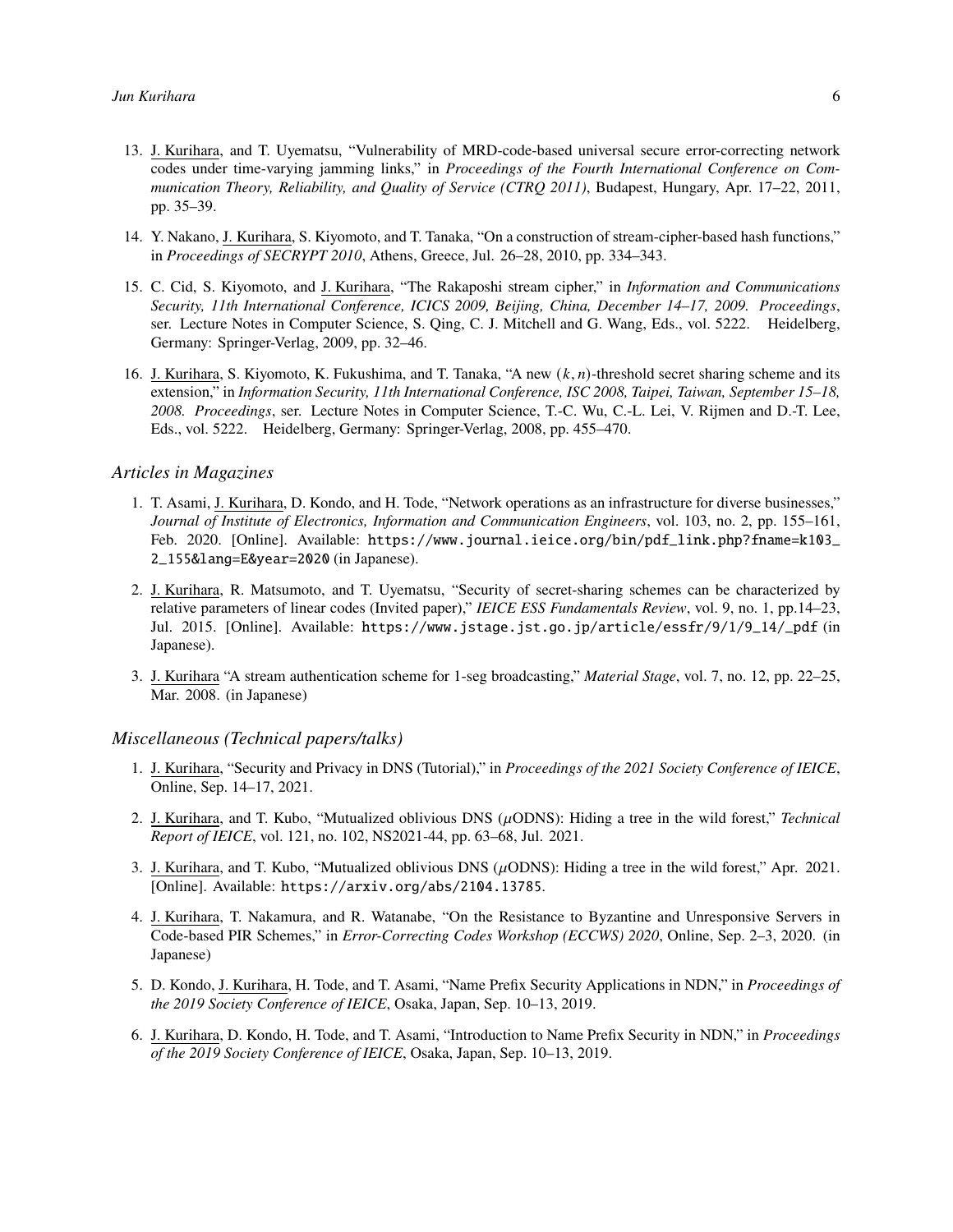- 7. J. Kurihara, and T. Kubo "Formal expression of BBc-1 mechanism and its security analysis," Oct. 31, 2017. [Online]. Available: <https://beyond-blockchain.org/public/bbc1-analysis.pdf>.
- 8. J. Kurihara, "Current security-related topics and content protection in information-centric networking [Tutorial]" in *Proceedings of the 2016 Society Conference of IEICE*, Hokkaido, Japan, Sep. 20–23, 2016. (in Japanese)
- 9. J. Kurihara, and M. Mosko, "Proposed proof of concept contribution by KDDI R&D Labs., Inc.," in *ITU-T Focus Group on IMT-2020*, Seoul, Korea, Mar. 8–11, 2016.
- 10. J. Kurihara, "1-to-n matching between interest and content objects for reduction of router workload," in *Proceedings of the 94-th IETF Meeting*, IRTF ICNRG, Yokohama, Japan, Nov. 4, 2015.
- 11. J. Kurihara, K. Yokota, K. Ueda, and A. Tagami, "Reduction of router workload by using list-type interests," in *Kick-off Workshop of IEICE Technical Committee on Information-Centric Networking*, Tokyo, Japan, Apr. 7, 2015. (in Japanese)
- 12. Y. Yokota, J. Kurihara, A. Tagami, "A study of TCP-like congestion control using interest aggregation in contentcentric networking," in *Technical Report of IEICE. NS*, vol. 114, no. 477, pp. 173–178, Mar. 2015. (in Japanese)
- 13. B. Namsraijav, T. Asami, Y. Kawahara, J. Kurihara, K. Sugiyama, A. Tagami, T. Yagyu, and T. Hasegawa, "Identity-based aggregate signatures applied to NDN for short message transfers," in *Technical Report of IEICE. IN*, vol. 114, no. 478, pp. 319–324, Mar. 2015.
- 14. T. Sunaga, T. Asami, Y. Kawahara, K. Sugiyama, J. Kurihara, A. Tagami, T. Yagyu, and T. Hasegawa, "Optimization of ICN potential based routing for disasters," in *Technical Report of IEICE. IN*, vol. 114, no. 478, pp. 313–318, Mar. 2015. (in Japanese)
- 15. J. Kurihara, R. Matsumoto, and T. Uyematsu, "Security of secret-sharing schemes can be characterized by relative parameters of linear codes (Invited talk)," in *Technical Report of IEICE. IT*, vol. 114, no. 470, pp. 239–246, Feb. 2015. (in Japanese)
- 16. J. Kurihara, "Relative generalized rank weight of linear codes and its applications to network coding (Invited talk)," in *SITA 2014 workshop on current topics of coding in distributed systems*, Toyama, Japan, Dec. 9–12, 2014. (in Japanese)
- 17. J. Kurihara, "A secret sharing scheme based on linear codes and its security analysis (invited talk)", in *Workshop on Discrete Mathematics Related to Information Security*, Nagano, Japan, Aug. 2013. (in Japanese)
- 18. J. Kurihara, T. Uyematsu, and R. Matsumoto, "Secret sharing schemes can be precisely characterized by the relative generalized Hamming weight," in *Proceedings of the 2012 IEICE General Conference*, Okayama, Japan, Mar. 20–23, 2012.
- 19. J. Kurihara, "An XOR-based high-speed secret sharing (Invited talk)," in *One day workshop on secret sharing and cloud computing, Institute of Mathematics for Industry, Kyushu University*, Fukuoka, Kyushu, Jun. 2011.
- 20. J. Kurihara, and T. Uyematsu, "Time-varying jamming links for MRD-code-based universal secure errorcorrecting network codes," in *Proceedings of the 2010 Society Conference of IEICE*, Osaka, Japan, Sep. 14–17, 2010. (in Japanese)
- 21. J. Kurihara, and T. Uyematsu, "Strongly-secure secret sharing based on linear codes can be characterized by generalized Hamming weight," in *Technical Report of IEICE. IT*, vol. 111, no. 142, pp. 35–40, Jul. 2007.
- 22. Y. Nakano, J. Kurihara, S. Kiyomoto, and T. Tanaka, "A message injection in SCH," in *Proceedings of the 2010 IEICE General Conference*, Miyagi, Japan, Mar. 16–19, 2010.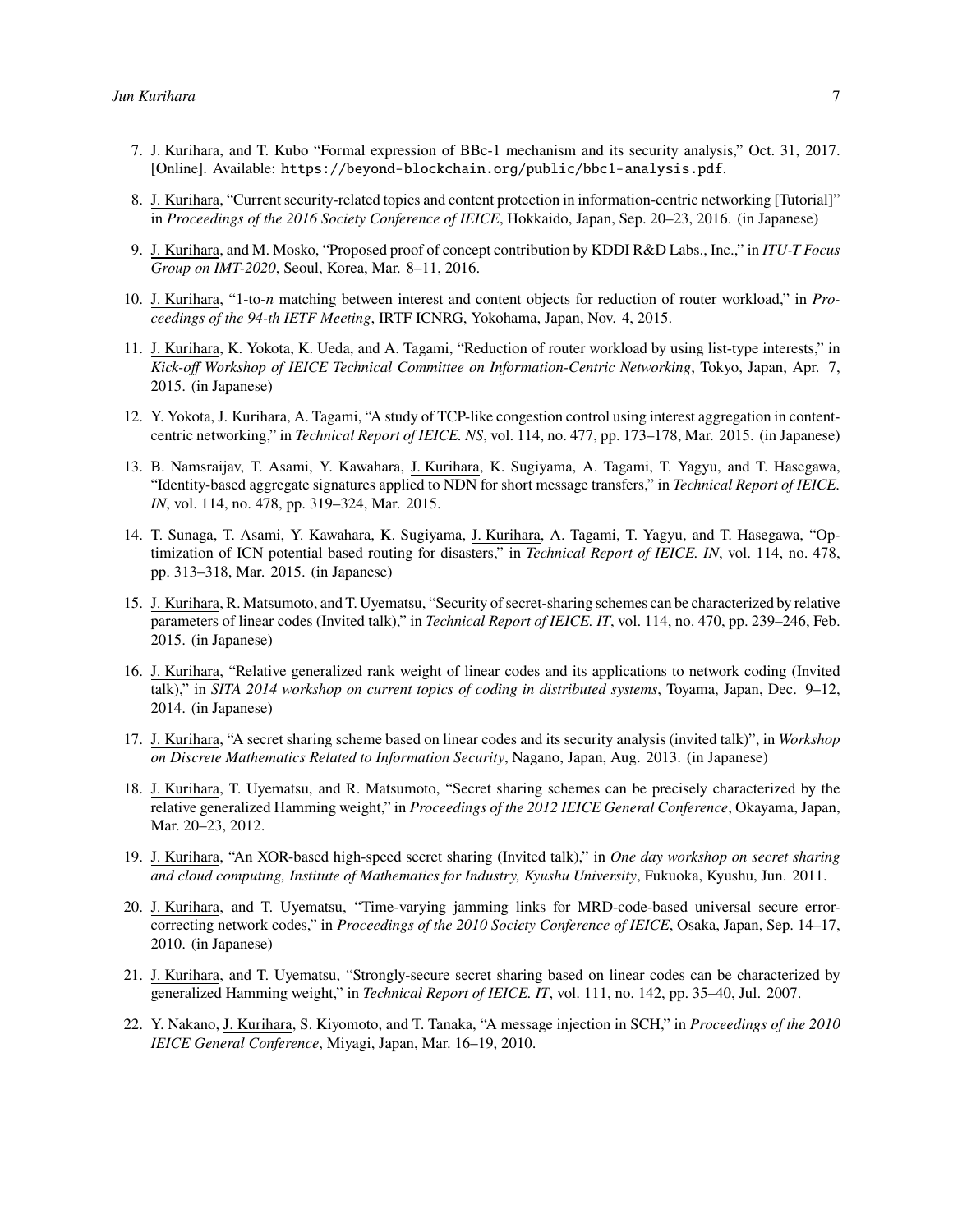- 23. J. Kurihara, T. Uyematsu, S. Kiyomoto, K. Fukushima, and T. Tanaka, "Rediscovery of XOR-based threshold schemes in MDS codes," in *Proceedings of the 27th Symposium on Cryptography and Information Security (SCIS 2010)*, Takamatsu, Japan, Jan. 19–22, 2010.
- 24. J. Kurihara, T. Uyematsu, S. Kiyomoto, K. Fukushima, and T. Tanaka, "A novel realization of  $(k, n)$ -threshold schemes over binary field extensions," in *Proceedings of the 27th Symposium on Cryptography and Information Security (SCIS 2010)*, Takamatsu, Japan, Jan. 19–22, 2010.
- 25. Y. Nakano, J. Kurihara, S. Kiyomoto, and T. Tanaka, "A study on stream-cipher-based hash functions," in *Technical Report of IEICE. SITE*, vol. 109, no. 114, pp. 153-159, Jun. 2009.
- 26. J. Kurihara, S. Kiyomoto, K. Fukushima, and T. Tanaka, "Revocation and addition mechanisms for fast  $(k, n)$ threshold schemes" in *Proceedings of the 2009 IEICE General Conference*, Ehime, Japan, Mar. 17–20, 2009.
- 27. J. Kurihara, S. Kiyomoto, K. Fukushima, and T. Tanaka, "Fast  $(k, n)$ -threshold schemes for hierarchical access structures" in *Proceedings of the Computer Security Symposium 2008 (CSS 2008)*, Okinawa, Japan, Oct. 8–10, 2008.
- 28. J. Kurihara, S. Kiyomoto, R. Watanabe, and T. Tanaka, "A stream authentication scheme for 1-seg broadcasting,"in *Proceedings of the 2008 IEICE General Conference*, Fukuoka, Japan, Mar. 18–21, 2008. (in Japanese)
- 29. J. Kurihara, S. Kiyomoto, K. Fukushima, and T. Tanaka, "A new  $(k, n)$ -threshold secret sharing scheme and its extension," Cryptology ePrint Archive, Report 2008/409, 2008. [Online]. Available: [http://eprint.iacr.](http://eprint.iacr.org/2008/409) [org/2008/409](http://eprint.iacr.org/2008/409).
- 30. J. Kurihara, S. Kiyomoto, K. Fukushima, and T. Tanaka, "An extension of fast threshold schemes using XOR operations (2)," in *Technical Report of IEICE. ISEC*, vol. 107, no. 209, pp. 9–15, Sep. 2007.
- 31. J. Kurihara, S. Kiyomoto, K. Fukushima, and T. Tanaka, "An extension of fast threshold schemes using XOR operations (1)," in *Technical Report of IEICE. ISEC*, vol. 107, no. 209, pp. 1–8, Sep. 2007.
- 32. J. Kurihara, S. Kiyomoto, K. Fukushima, and T. Tanaka, "A fast  $(4, n)$ -threshold secret sharing scheme using exclusive-or operations, and its extension to  $(k, n)$ -threshold schemes," in *Technical Report of IEICE. ISEC*, vol. 107, no. 44, pp. 23–30, May 2007.
- 33. J. Kurihara, S. Kiyomoto, K. Fukushima, and T. Tanaka, "The completeness proof of  $(3, n)$ -threshold secret sharing scheme using XOR operations," in *Proceedings of the 24th Symposium on Cryptography and Information Security (SCIS 2007)*, Nagasaki, Japan, Jan. 23–26, 2007. (in Japanese)
- 34. J. Kurihara, S. Kiyomoto, K. Fukushima, and T. Tanaka, "A (3, n)-threshold secret sharing scheme using XOR operations," in *Proceedings of the 24th Symposium on Cryptography and Information Security (SCIS 2007)*, Nagasaki, Japan, Jan. 23–26, 2007. (in Japanese)
- 35. J. Kurihara, T. Uyematsu, and R. Matsumoto, "Efficient nonbinary coding systems approaching the shannon limit by using product accumlate codes," in *Technical Report of IEICE. CS*, vol. 105, no. 460, pp. 45–50, Dec. 2004. (in Japanese)
- 36. J. Kurihara, and H. Suzuki "Software radio receiver utilizing RF filter bank," in *Technical Report of IEICE. RCS*, vol. 104, no. 257, pp. 79–84, Aug. 2004. (in Japanese)

## Patents

48+ patents on distributed storage codes, network coding, secret sharing schemes, stream authentication, informationcentric networking, etc. have been filed in Japan. Until Feb. 2019, 27 patents have been accepted in Japan. Some of them have also been filed in US as well and one patent have been accepted.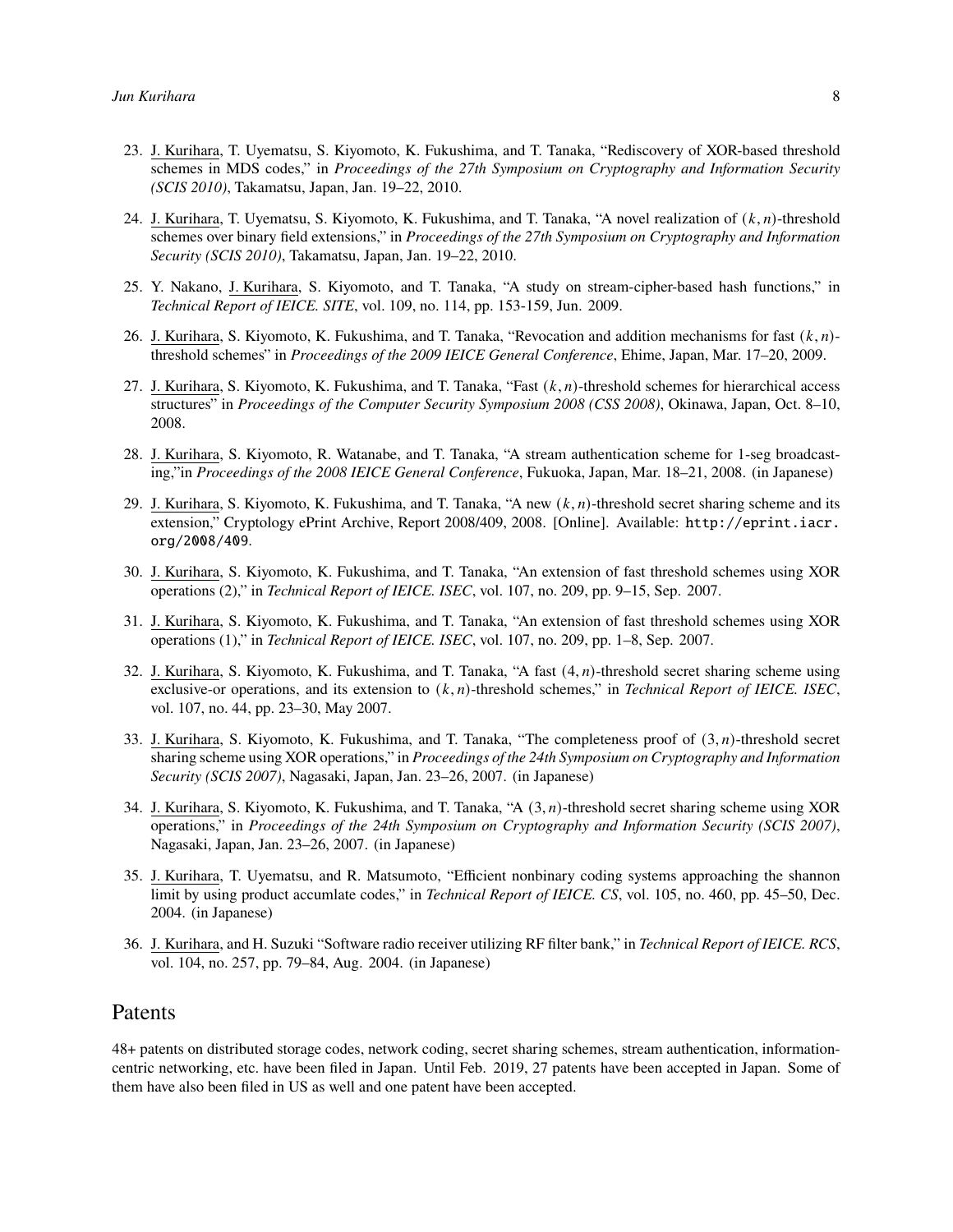## Honors and Awards

IEICE Kiyasu Zen'ichi (Best Paper) Award (2014). IEICE Excellent Paper Award (2014). IEICE Academic Encouragement Award of Engineering Sciences Society (2013). Excellent Paper Award in Computer Security Symposium 2008 (2008).

# Grants from External Organizations

JSPS KAKENHI (Grant no. JP20K23329), PI, 2020-2021 JSPS KAKENHI (Grant no. JP21H03442), Co, 2021-2023 University of Hyogo (Special Research Grant (Young Researchers)), PI, 2020/2021 KDDI Research, Inc. (Funded Research Project), PI, 2020/2021 HORIZON2020 (Grant Agreement No. 723014) / NICT (Contract No. 184), 2016–2019 NICT (Contract No. 19103), 2016–2021

## Membership

A member of the Institute of Electrical and Electronics Engineers, Inc. (IEEE) A member of the Institute of Electronics, Information and Communication Engineers (IEICE) of Japan.

# **Certifications**

Network Specialist (Dec. 2017, Information-technology Promotion Agency (IPA), Japan) Registered Information Security Specialist (Jun. [2](#page-8-0)017, Information-technology Promotion Agency (IPA), Japan)<sup>2</sup> Applied Information Technology Engineer (Dec. 2016, Information-technology Promotion Agency (IPA), Japan)

## Lectures

Security Engineering (2020–2021, Graduate School of U-Hyogo)

Network Security (2020–2021, Graduate School of U-Hyogo)

Information Security (2020–2021, Graduate School of U-Hyogo)

FIDO2 –Modern Authentication– (2020, Zettant)

Introduction to End-to-End Encryption using JavaScript (2019, Zettant)

<span id="page-8-0"></span><sup>2</sup>National qualification in cybersecurity. Passed the examination but not registered to the Japanese government yet. Registration is possible anytime.